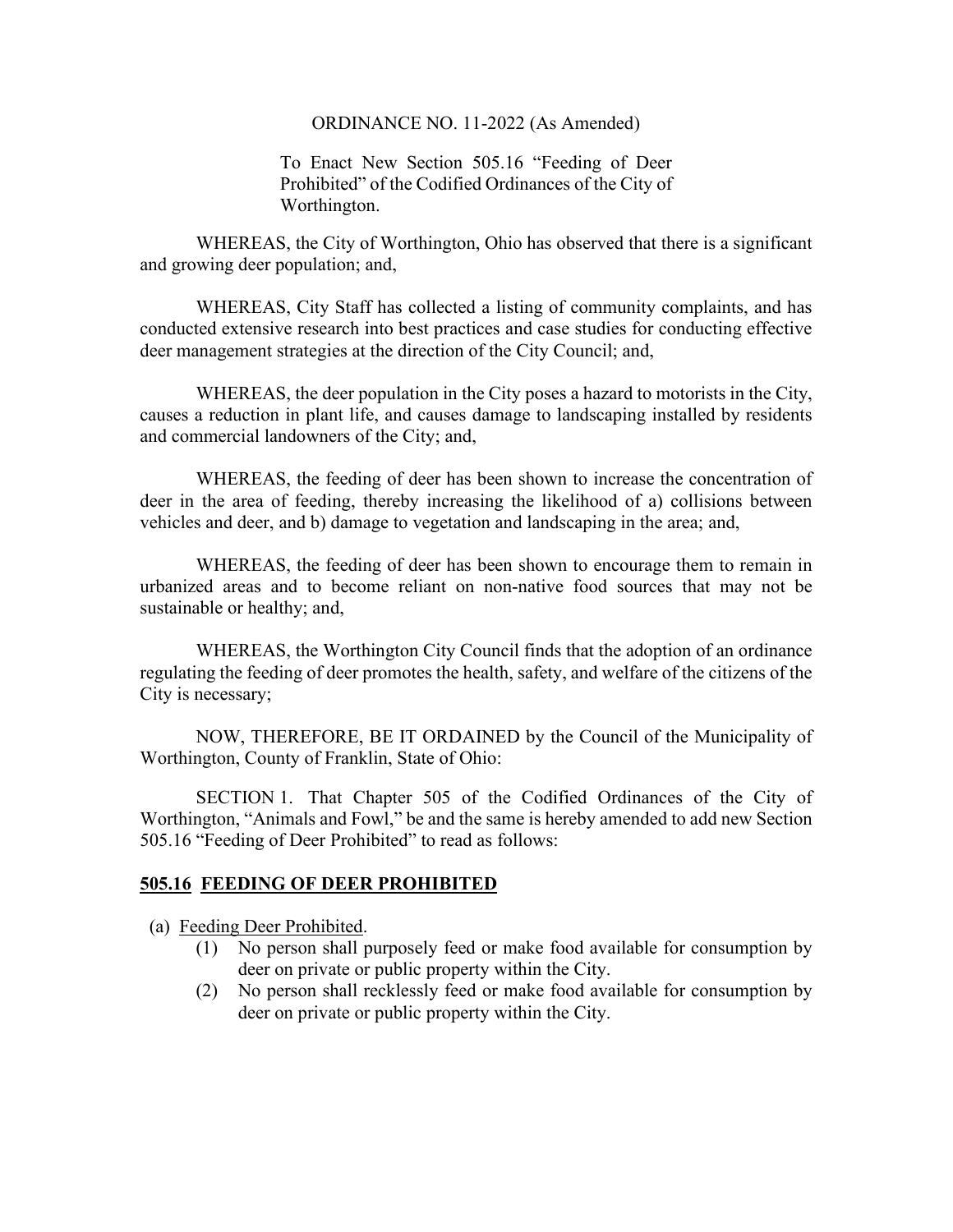## ORDINANCE NO. 11-2022

- (b) Definitions.
	- (1) For the purposes of this section, feeding or making food available for consumption shall include the act of placing or permitting to be placed on the ground, or within five feet of the ground, any device or any fruits, grains, minerals, plants, salt licks, vegetables, seeds, nuts, hay, or any other edible materials that may reasonably be expected to result in consumption by deer, unless such items are screened or otherwise protected from deer consumption.
	- (2) The presumption that the placement of any fruits, grains, minerals, plants, salt licks, vegetables, seeds, nuts, hay, or any other edible materials is for consumption by deer shall not apply to the following:
		- A. Naturally growing materials, including but not limited to fruit, grain, nuts, seeds, hay, and vegetables.
		- B. Planted materials growing in gardens and lawns, as ornamental plants, or shrubs, standing crops.
		- C. Residue from lawns, gardens and other vegetable materials maintained as a compost or mulch pile.
		- D. Unmodified, commercially purchased bird or squirrel feeders or their equivalent.

 (c) Removal Required. Each property owner or person having control of the property shall have the duty to remove any device or materials placed on the owner's property in violation of this section. Alternatively, a property owner or person having control of the property may modify such a device or make other changes to the property that prevent deer from having access to the materials or feeding from the device.

- (d) Exceptions to Prohibitions.
	- (1) The prohibitions in this section shall not apply to any health department employee, law enforcement officer, or state or federal game official acting within the scope of his or her official duties.
	- (2) The prohibitions in this section shall not apply to feeding that is authorized in writing by the City Manager on an emergency basis, or authorized as part of a deer management program.
- (e) Violations.
	- (1) Any person who violates subsection (a)(1) of this section is guilty of a minor misdemeanor for the first offense. For the second and subsequent violations of subsection (a)(1), the violator shall be deemed guilty of a misdemeanor of the fourth degree.
	- (2) Any person who violates subsection (a)(2) of this section is guilty of a minor misdemeanor.
	- (3) Each day that a violation continues shall be deemed a separate offense.
	- (4) It shall not be an element of the offense and the prosecution shall not be required to prove that any food was actually consumed by a deer.